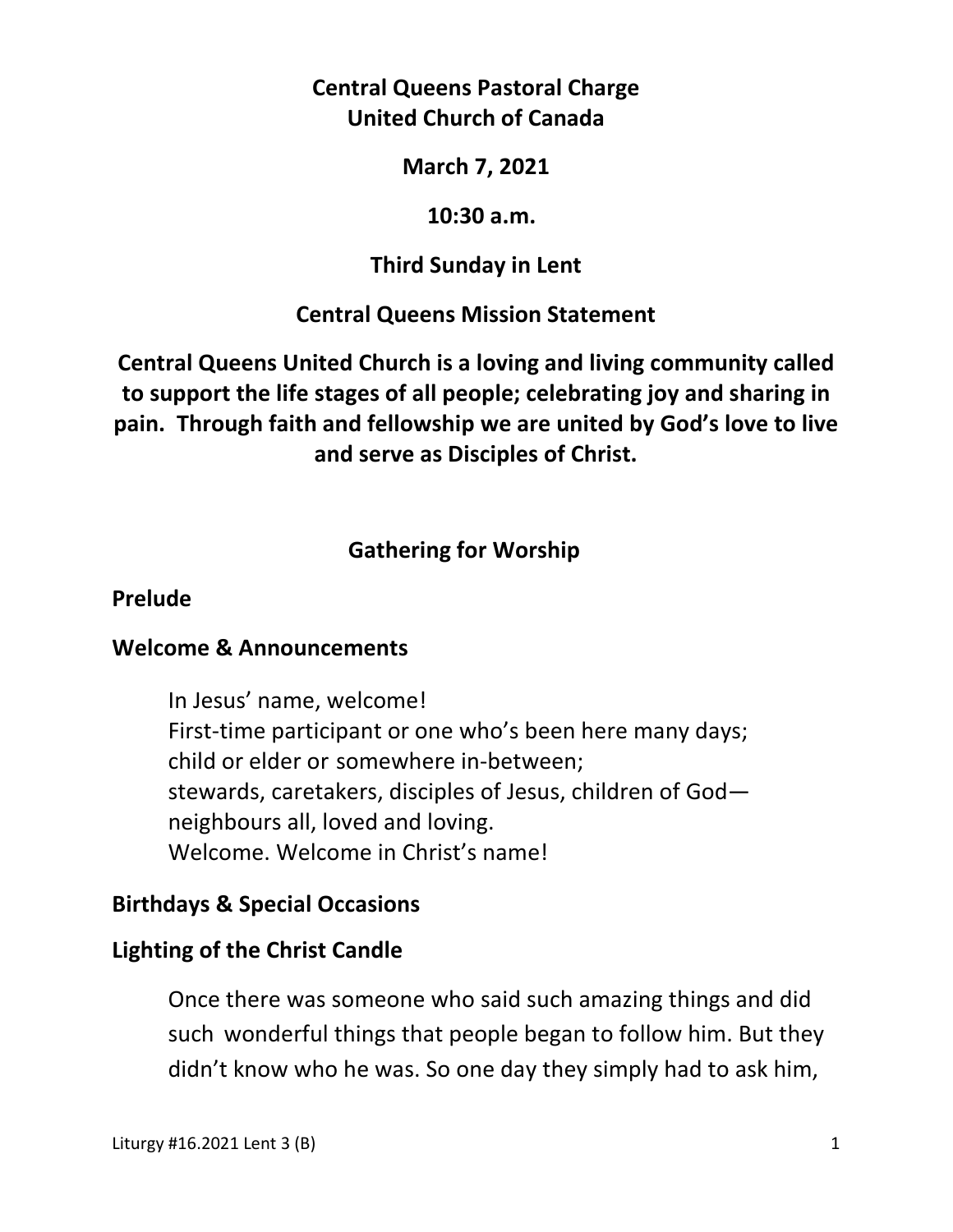"Who are you?" He replied, "I am the Light."

## **Quiet Preparation for Worship**

## **Bible Presentation**

| *Introit |
|----------|
|----------|

**\*Introit** "Come All You People" MV #2X2

## **\*Call to Worship**

It is in God that we live, and move, and have our being. And so, in every moment of every day, we dance with God, and God dances with all creation. We don't often notice that we're dancing, but sometimes, every once in a while, God's music and movement breaks through, and we *know*! When we gather together, as community of faith, we gather to help one another become open to the presence of God; we gather to help one another be intentional in that relationship; we gather to help one another, and in helping one another, we worship God.

| *Hymn<br>"Be Thou My Vision" | VU #642 |
|------------------------------|---------|
|------------------------------|---------|

#### **Prayer of Approach**

 *This is a movement prayer, so I would invite you to repeat my actions as you are able.* 

(*Touching head*)

Creator, touch our minds—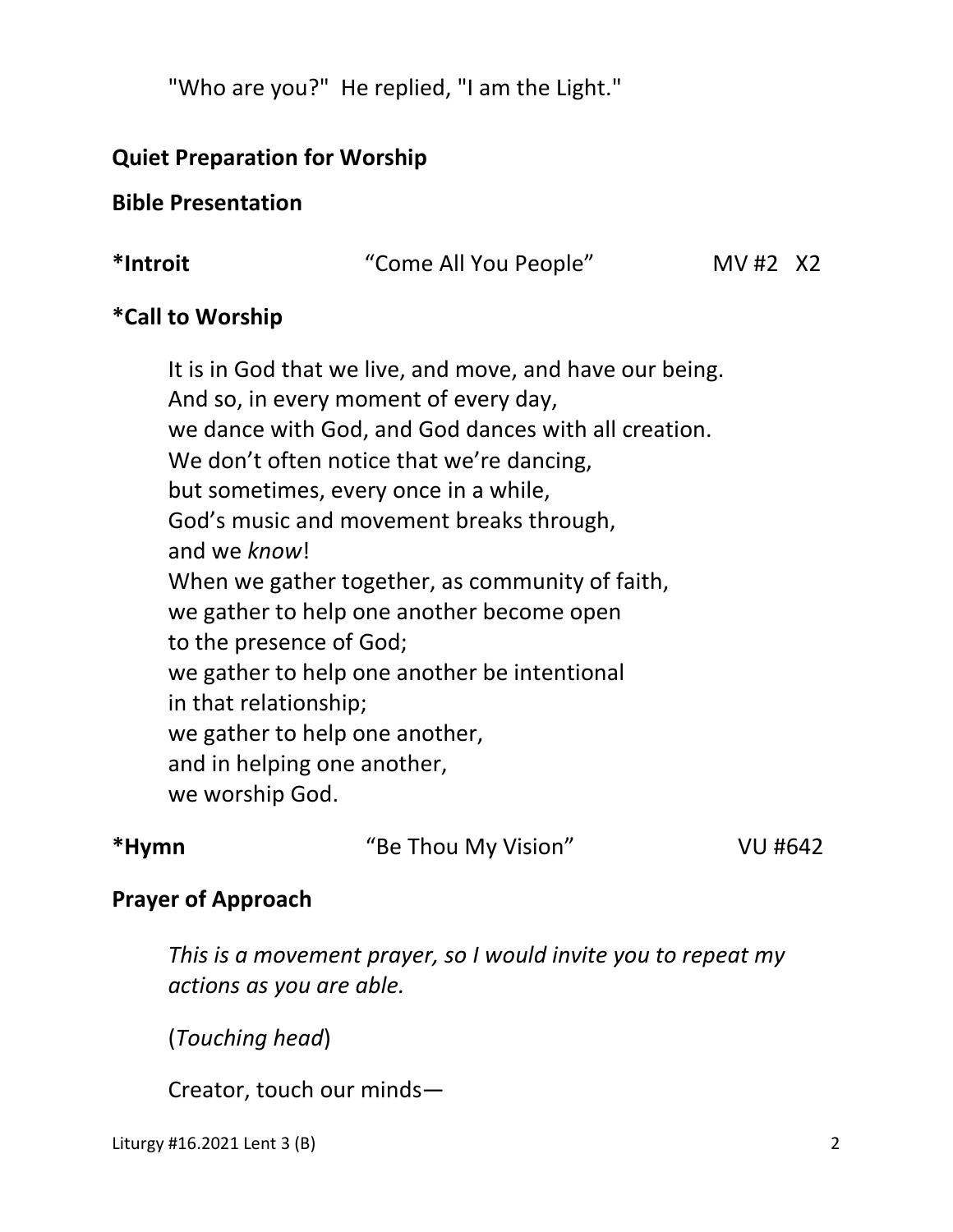*(Touching head)*   **that we may worship with understanding.** 

 (*Touching above eyes*) Christ, touch our eyes -

*(Touching above eyes)* **that we may recognise each other.** 

*(Touching lips)*  Holy Spirit, touch our voices—

*(Touching lips)*   **that our words would always praise you.** 

*(Touching chest, above heart)*  Love Divine, touch our hearts—

*(Touching chest, above heart)*   **that your compassion would overflow.** 

*(Placing one hand on top of the other, palms up)*  God of all, touch our hands—

*(Placing one hand on top of the other, palms up)* **that all we touch would be blessed, that all we touch would be transformed, that all we touch would be made new, by your love.** 

*(Touching head, above eyes, lips, heart, and hands)*  With all that we are—

*(Touching head, above eyes, lips, heart, and hands)*   **we worship you.** 

With Jesus, we share in the ancient prayer…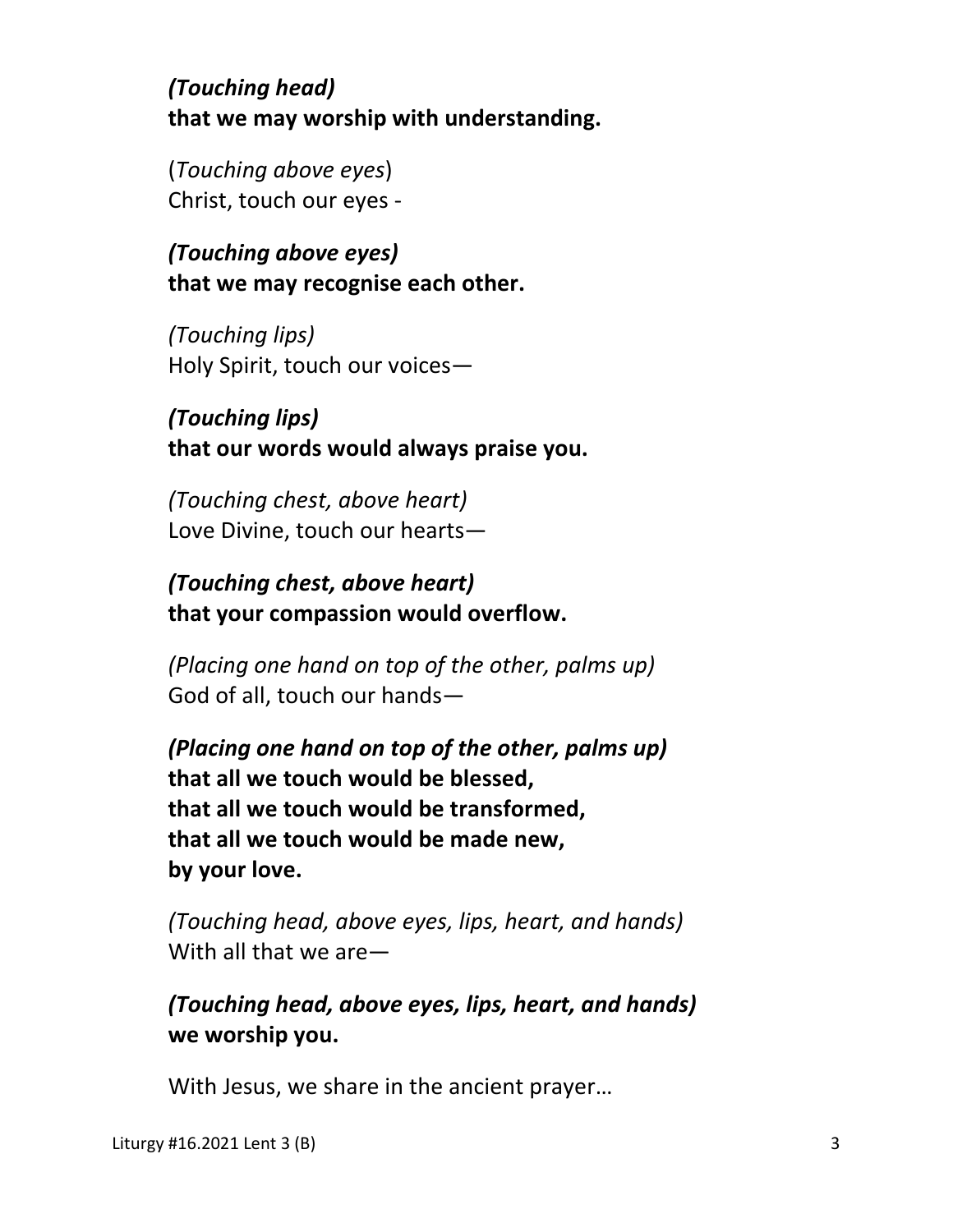**Lord's Prayer** 

**Our Father, who art in heaven, hallowed be thy name. Thy Kingdom come, thy will be done on earth, as it is in heaven. Give us this day our daily bread; and forgive us our trespasses, as we forgive those who trespass against us; and lead us not into temptation, but deliver us from evil. For thine is the kingdom, the power, and the glory, for ever and ever. Amen.** 

**Psalm 19** VU #740

| <b>Hymn</b> | "Take My Life and Let It Be" | VU #506 vv. 1,2,3 |
|-------------|------------------------------|-------------------|
|-------------|------------------------------|-------------------|

**All God's Children** 

| <b>Hymn</b> | "Take My Life and Let It Be" | VU #506 vv. 4,5 |
|-------------|------------------------------|-----------------|
|-------------|------------------------------|-----------------|

#### **Prayer of Confession**

**In this season of Lent, O God, we reflect on those things that lead us away from the life you desire of us. We take time to focus on whatever we do that oppresses and enslaves others who, like us, are created in the image of the divine. And now we seek the grace that frees us to live in faithfulness to Holy Love.**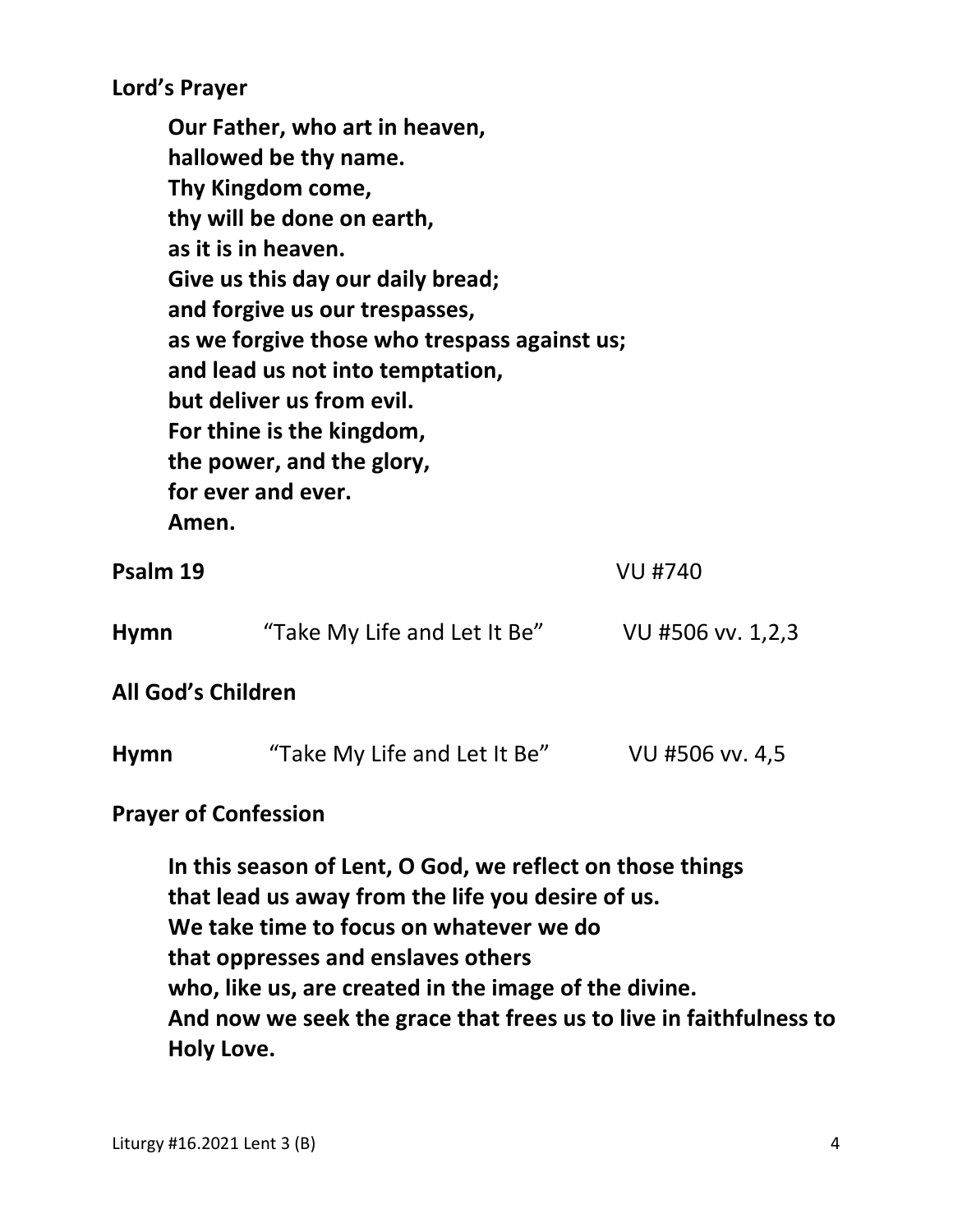*Moment of Silence* 

## **Kyrie**

## **Assurance of God's love**

The God of who brought the Israelites out of Egypt, is the power that frees us from our sin. Live in the grace of God's love as you walk in the way of Jesus and surely you shall find mercy at the end of that road. Amen.

## **Presentation of Our Gifts**

## **Offertory Invitation**

The Way of Lent is a path that we travel each year, as a time for us to remember Jesus' journey. On that journey he met many people. In that meeting, they were blessed. When he was with them, he was careful to listen to the people and to the Creator. When he was with them, he would pray, sometimes with words, sometimes with tears. When he was with them, he would share what he had his teachings, his table, his love. Let us worship God by listening, by praying, and by sharing!

**Offertory** "Your Work, O God, Needs Many Hands" VU #537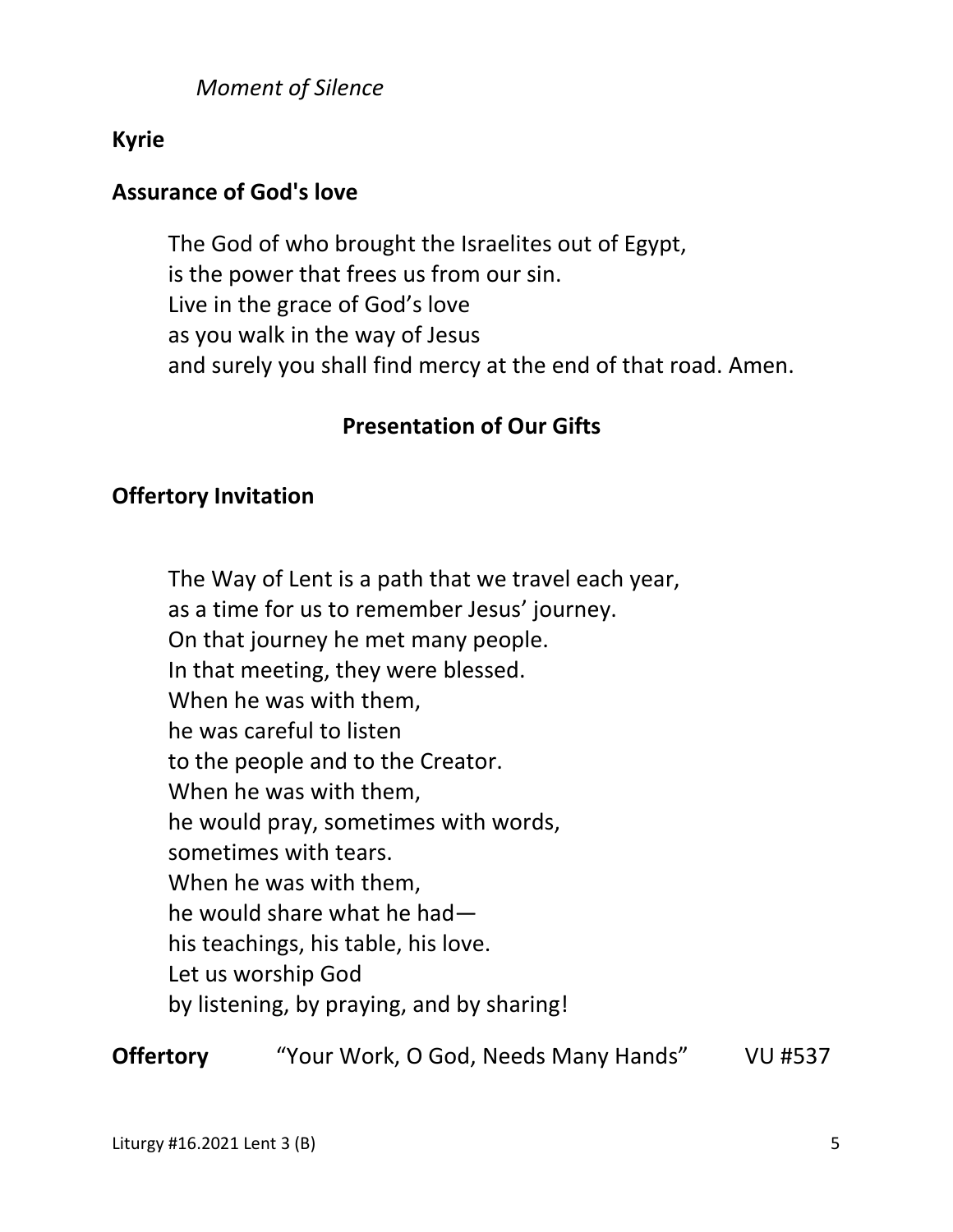**\*Presentation of Offering** 

## **\*Offertory Prayer**

 **The bills and the coins and the numbers in the bank are symbols of the work of our hands, loving God. We offer them to you, that they would be signs and symbols of our worship as they go out into the world. May they be used in ways that bring healing and wholeness to all creation. Amen.** 

## **Listening for the Word**

## **Sacred Readings**

#### **Exodus 20:1-17**

Then God spoke all these words:

I am the LORD your God, who brought you out of the land of Egypt, out of the house of slavery; you shall have no other gods before me.

You shall not make for yourself an idol, whether in the form of anything that is in heaven above, or that is on the earth beneath, or that is in the water under the earth. You shall not bow down to them or worship them; for I the LORD your God am a jealous God, punishing children for the iniquity of parents, to the third and the fourth generation of those who reject me, but showing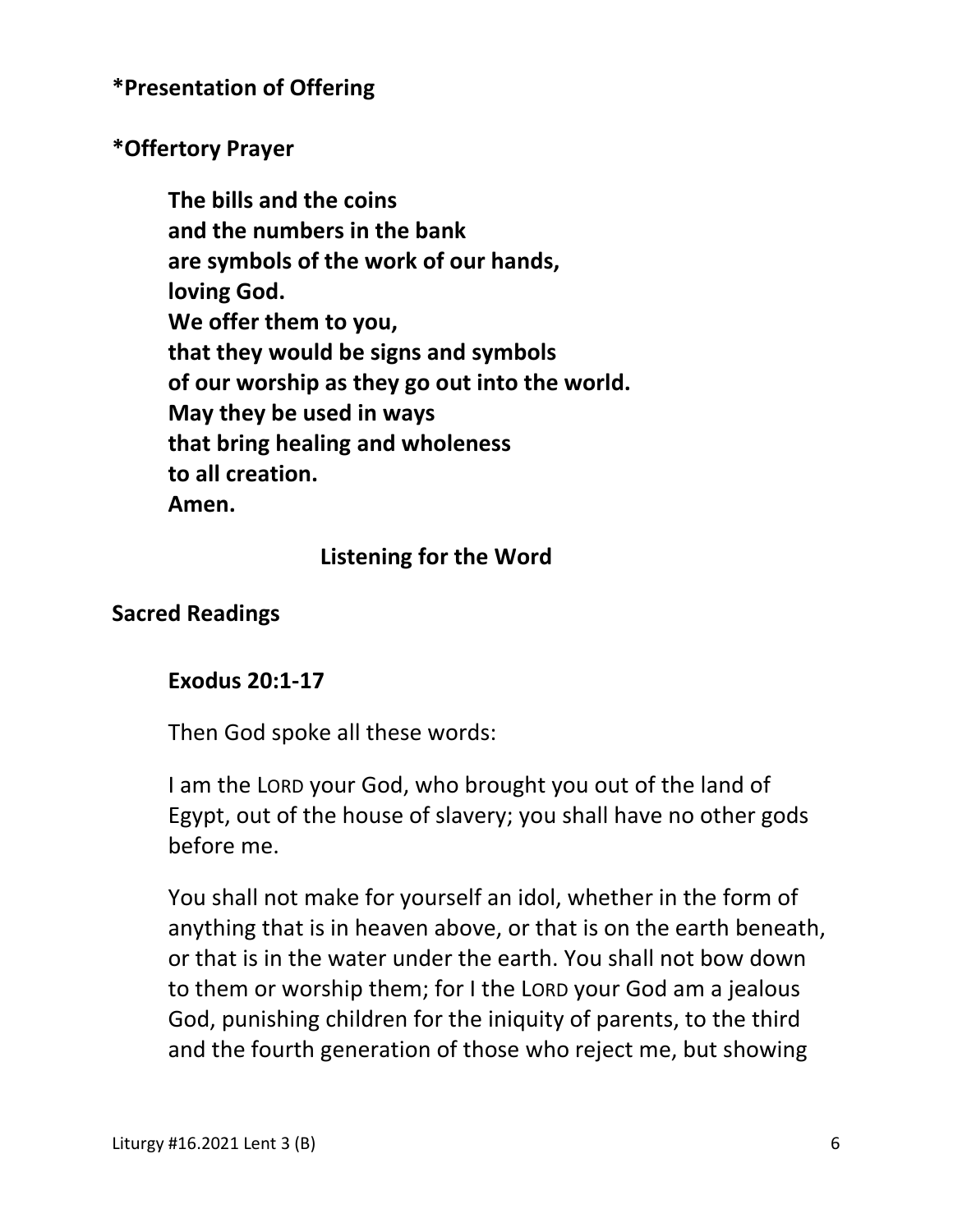steadfast love to the thousandth generation of those who love me and keep my commandments.

You shall not make wrongful use of the name of the LORD your God, for the LORD will not acquit anyone who misuses his name.

Remember the sabbath day, and keep it holy. Six days you shall labour and do all your work. But the seventh day is a sabbath to the LORD your God; you shall not do any work—you, your son or your daughter, your male or female slave, your livestock, or the alien resident in your towns. For in six days the LORD made heaven and earth, the sea, and all that is in them, but rested the seventh day; therefore the LORD blessed the sabbath day and consecrated it.

Honour your father and your mother, so that your days may be long in the land that the LORD your God is giving you.

You shall not murder.

You shall not commit adultery.

You shall not steal.

You shall not bear false witness against your neighbour.

You shall not covet your neighbour's house; you shall not covet your neighbour's wife, or male or female slave, or ox, or donkey, or anything that belongs to your neighbour.

# **John 2:13-22**

The Passover of the Jews was near, and Jesus went up to Jerusalem. In the temple he found people selling cattle, sheep, and doves, and the money changers seated at their tables. Making a whip of cords, he drove all of them out of the temple,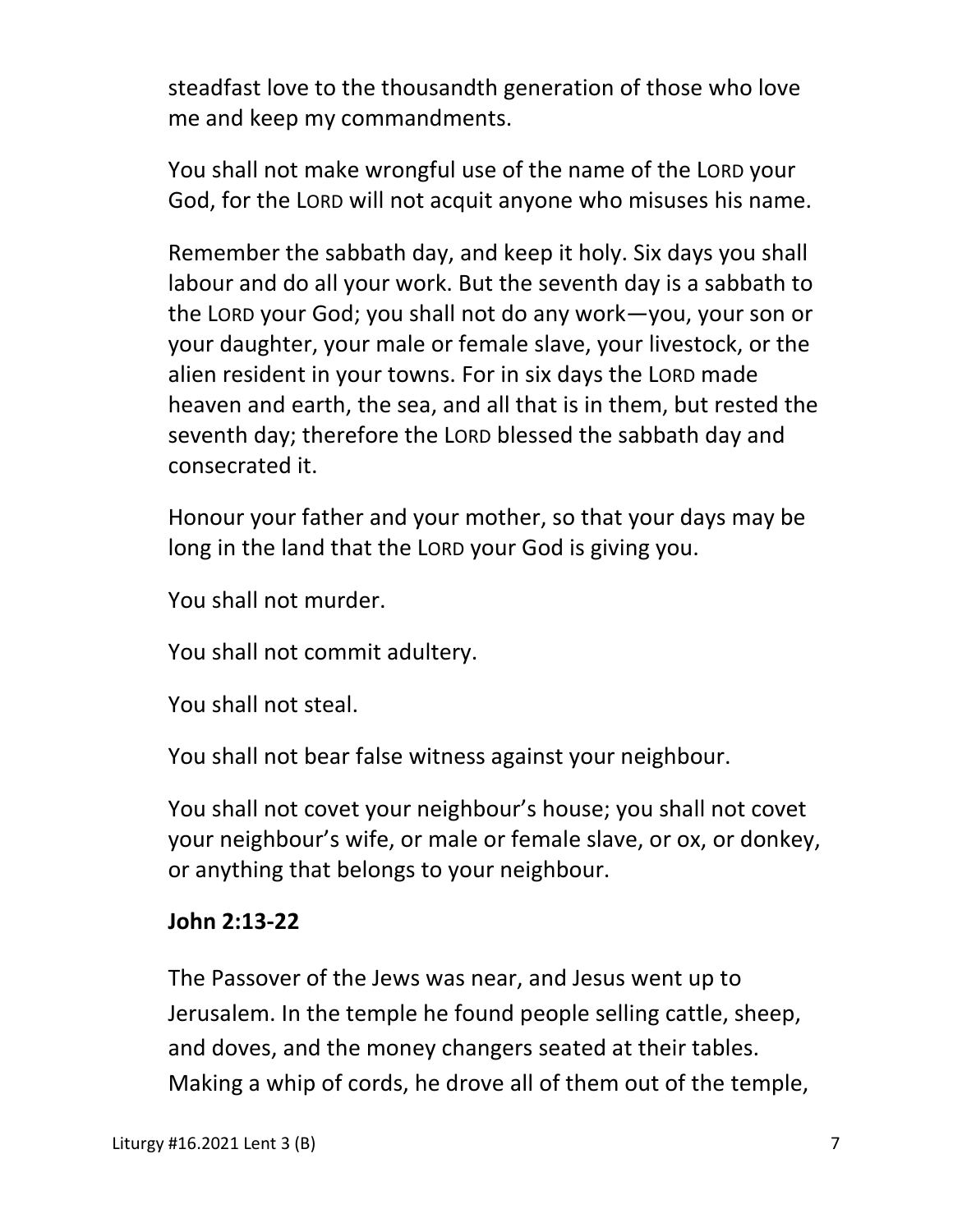both the sheep and the cattle. He also poured out the coins of the money changers and overturned their tables. He told those who were selling the doves, "Take these things out of here! Stop making my Father's house a marketplace!" His disciples remembered that it was written, "Zeal for your house will consume me." The Jews then said to him, "What sign can you show us for doing this?" Jesus answered them, "Destroy this temple, and in three days I will raise it up." The Jews then said, "This temple has been under construction for forty-six years, and will you raise it up in three days?" But he was speaking of the temple of his body. After he was raised from the dead, his disciples remembered that he had said this; and they believed the scripture and the word that Jesus had spoken.

#### **Anthem**

#### **Sermon**

#### **Responding to the Word**

#### **Pastoral Prayer**

Loving God,

we thank you for the world you created

 and the opportunities we have to enjoy its beauty and its life sustaining promise. When we find occasions to breathe in fresh air and exercise outdoors this winter, remind us of our partnership with you to care for creation. As spring comes closer and the sun shines longer each day, reawaken our hope in your promise of new life to sustain us as the weeks of the pandemic stretch on.

 Ever present God, we thank you for walking with us through days of uncertainty as well as times of pleasure and satisfaction. In times of risk and stress, you provide a still point of calm. In times of challenge, you are the source of courage and confidence for us.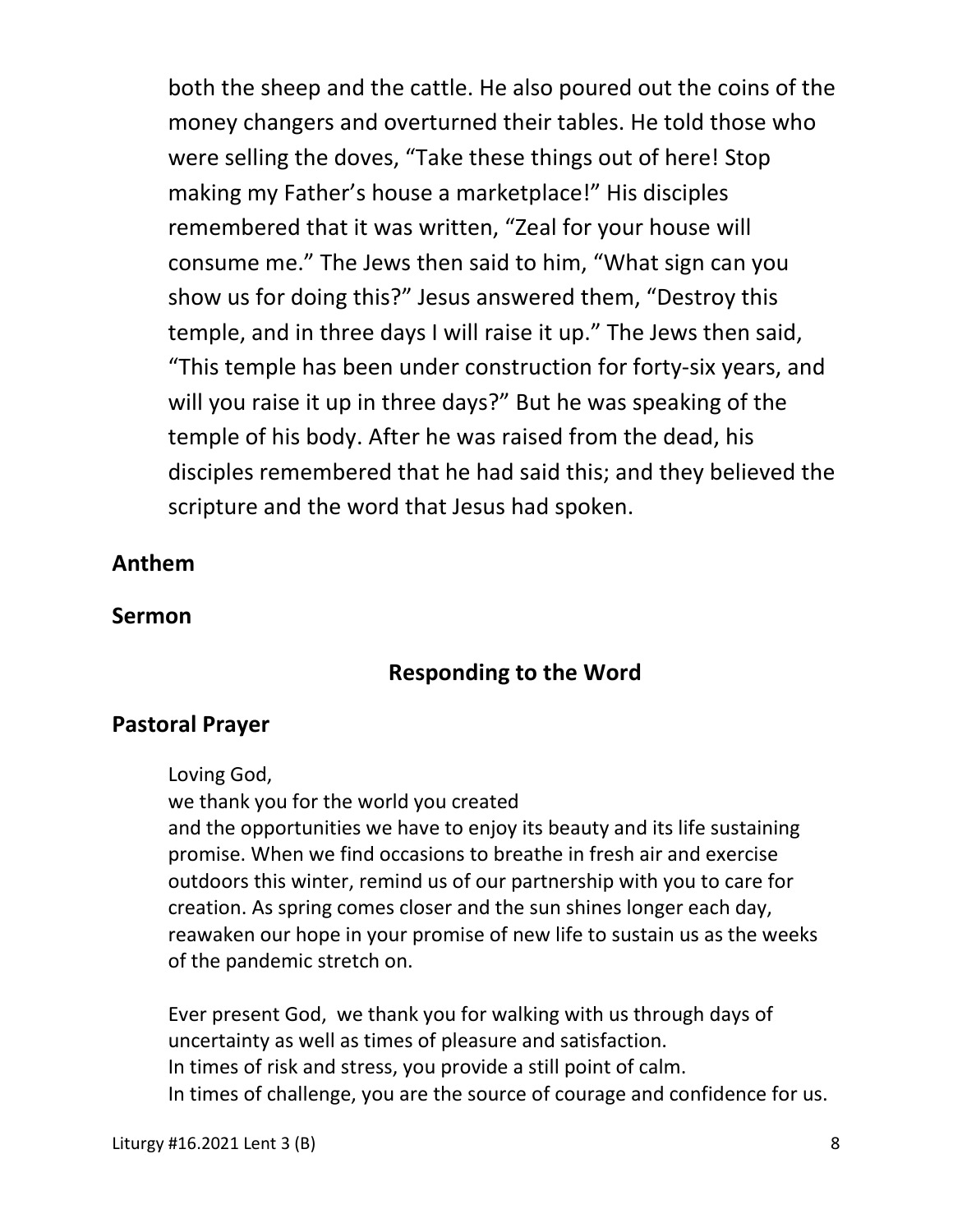Thank you for hearing us when we pray, and for the wisdom and encouragement we receive from you.

 This day we pray for those who are struggling with the isolation and frustration the pandemic means for so many. Bring them peace and patience with your love.

 We pray for churches whose common life has been changed so much by months of distancing. Keep us strong in faith and fellowship, so that we may serve as agents of healing and hope in our communities.

 We pray for our nation and the nations of this world. May leaders confront the challenges of this time with courage, wisdom and compassion. Guide citizens to discern the difference between conspiracy theories and truth telling.

 We pray for innocent victims of violence around the world. Work through advocates for peace with justice to bring change where it is needed, and daily bread to those whose lives and livelihoods have been disrupted.

 And we pray for all those who are enduring pain and illness, those who are facing grief and loss, and those who work on the front lines in our community, in health care, education, retail, emergency and public service. So many are exhausted by these months of pandemic. Be their comfort and encouragement day by day. Amen.

**\*Hymn** "O Jesus, I Have Promised" VU #120

#### **\*Blessing**

 *This is a movement prayer, so I would invite you to repeat my actions as you are able.* 

(*Touching head*)

Creator, touch our minds—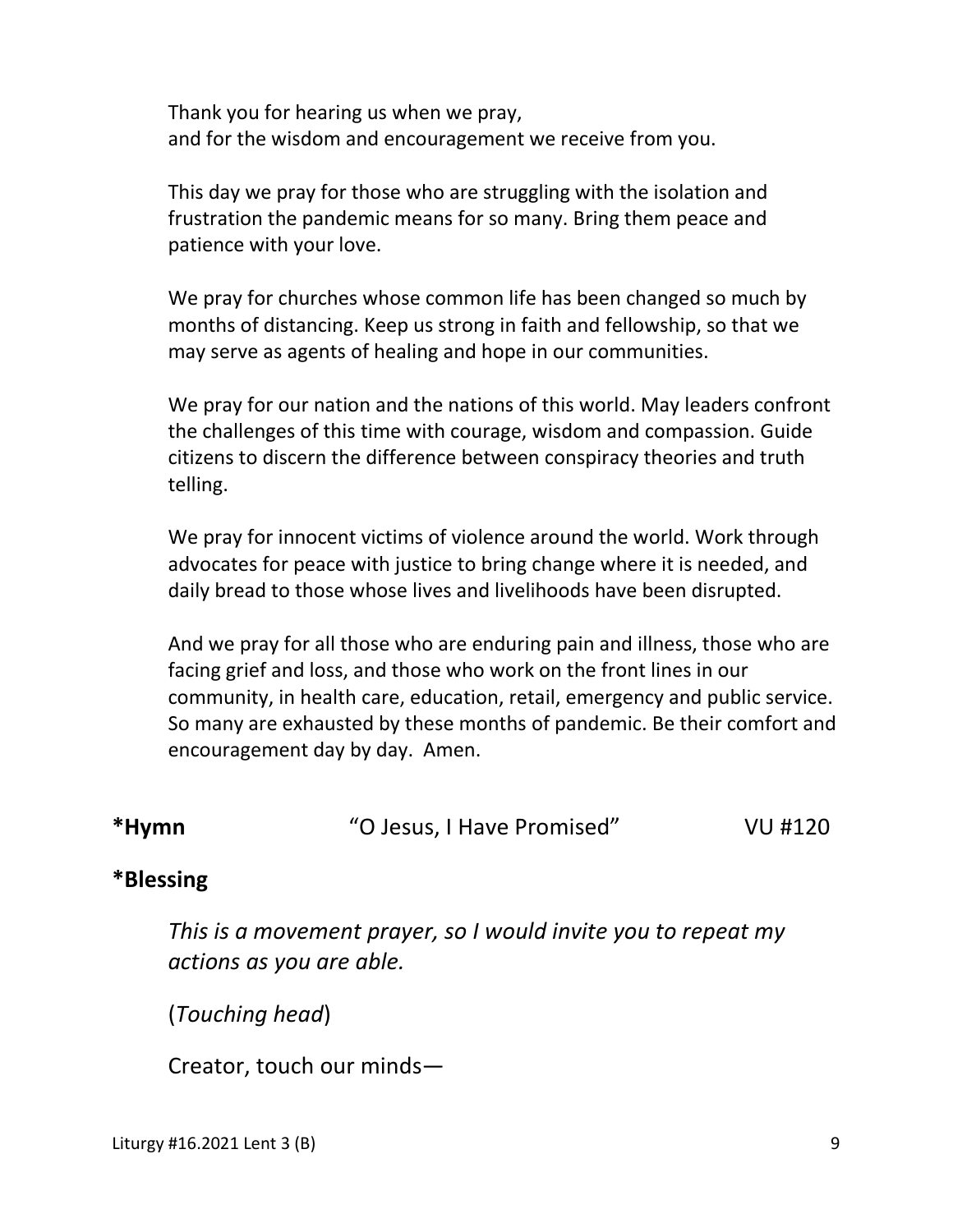*(Touching head)*   **that we may worship with understanding.** 

 (*Touching above eyes*) Christ, touch our eyes -

*(Touching above eyes)* **that we may recognise each other.** 

*(Touching lips)*  Holy Spirit, touch our voices—

# *(Touching lips)*   **that our words would always praise you.**

*(Touching chest, above heart)*  Love Divine, touch our hearts—

*(Touching chest, above heart)*   **that your compassion would overflow.** 

*(Placing one hand on top of the other, palms up)*  God of all, touch our hands—

*(Placing one hand on top of the other, palms up)* **that all we touch would be blessed, that all we touch would be transformed, that all we touch would be made new, by your love.** 

*(Touching head, above eyes, lips, heart, and hands)*  With all that we are—

*(Touching head, above eyes, lips, heart, and hands)*   **we worship you.**